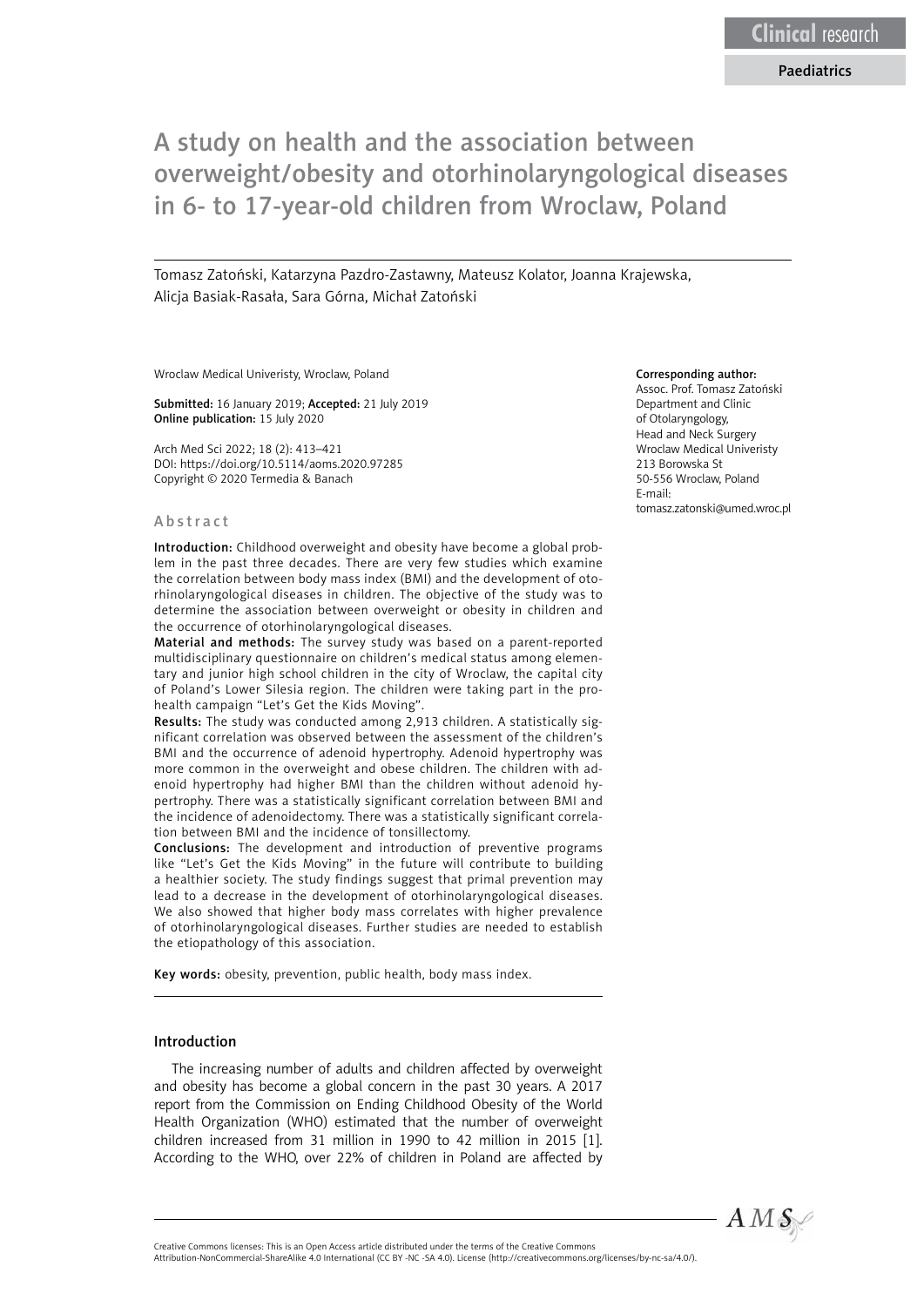overweight or obesity. Obesity has been considered a non-communicable disease and is seen as a health challenge.

Excessive body weight in childhood contributes to an increased risk of overweight in adulthood. A study by Nader revealed that children with a body mass index (BMI) above the 85th percentile, or with a BMI in the high reference range, were more prone to remain affected by obesity into adulthood than children whose BMI was below the 50th percentile [2].

It has been established that overweight and obesity in childhood constitute the most common risk factor for the development and premature onset of cardiovascular diseases and that it is strongly connected with a higher risk of hyperinsulinemia, impaired glucose tolerance, type 2 diabetes mellitus, dyslipidemia, hypertension and adverse changes in the walls of blood vessels [3]. Kelsey *et al*. stated that the health effects related to excessive body weight in childhood may have long-term sequelae in adulthood – despite normalization of body weight – and, consequently, may increase the likelihood of early morbidity and mortality [4].

Childhood obesity may predispose one to otorhinolaryngological diseases by interfering with the immune system and mechanically through an excess concentration of visceral fat. The consequences of increased body mass include the development of abdominal obesity and, to some extent, ectopic fat deposition in adulthood. An association between obesity, adenotonsillar hypertrophy and obstructive sleep apnea (OSA) has been reported. The role of increased body weight in the aetiopathogenesis of those conditions is not fully understood. The increased prevalence of both adenoid and tonsillar hypertrophy among the pediatric population affected by obesity in comparison to normal weight peers was reported. It may be a connected with endocrine changes. Endocrine mediated somatic growth in children promotes accumulation of larger and/or heavier fat pads, soft palate, and tongue [5]. Also obesity may contribute to the development of OSA by narrowing the upper airways through an accumulation of fat. Fat-induced obstruction enhances inflammatory responses [6]*.* A study conducted by Rubinstein [7] revealed the presence of nasal inflammation, in the form of an increased number of polymorphonuclear leukocytes and the concentrations of bradykinin and vasoactive intestinal peptide, in patients with OSA and suggested that it influences upper airway obstruction in OSA. As adipose tissue is considered to be immunologically active, an association between obesity and chronic otorhinolaryngological inflammatory diseases including adenoid and tonsillar hypertro-

phy may be connected with increased secretion of inflammation-related substances in youths with high BMI.

There are very few studies which examine the correlation between BMI and the development of otorhinolaryngological diseases in children.

The aim of this study was to determine the association between overweight or obesity in children and the occurrence of otorhinolaryngological diseases.

In particular, answers to the following questions were sought:

- 1. Which otolaryngological diseases occur among children affected by overweight and obesity?
- 2. Is there a relationship between BMI and the occurrence of otorhinolaryngological diseases?

#### Material and methods

The survey study was conducted from September 2016 to July 2017. It was based on a parent-reported multidisciplinary questionnaire on children's medical status among elementary and junior high school children in the city of Wroclaw, the capital city of Poland's Lower Silesia region.

Parents of 2,913 children – aged between 6 and 17 years and recruited from 34 elementary and junior high schools in the city of Wroclaw – completed and returned the questionnaire (33% response rate; the questionnaire was handed out to 10,000 families). The children were taking part in the pro-health campaign "Let's Get the Kids Moving" (*"*Uruchamiamy dzieciaki*"*). "Let's Get the Kids Moving" is an obesity prevention program. The campaign was launched in 2016 and created and organized by the employees of Wroclaw Medical University and the "Run for Health" Foundation (Fundacja *"*Biegaj dla Zdrowia*"*) and addressed to physical education teachers, parents, educators and trainers.

The aim of the campaign is to promote a healthy lifestyle, physical activity and a balanced diet and to draw attention to the problem of overweight and the resulting diseases in children by 1) organizing sports events and 2) educating teachers and parents during periodic meetings.

The questionnaire was designed especially for this study by the team of specialists including otorhinolaryngologists from Wroclaw Medical University and the University Clinical Hospital in Wroclaw. The questionnaires regarding children's medical condition were distributed to school coordinators and handed out to parents during periodic school meetings. The survey inquired as to whether the child/children had suffered or currently suffered from the following conditions or groups of conditions: adenoid hypertrophy, tonsillar hypertrophy or obstructive sleep apnea syndrome. The other questions concerned otolaryngological conditions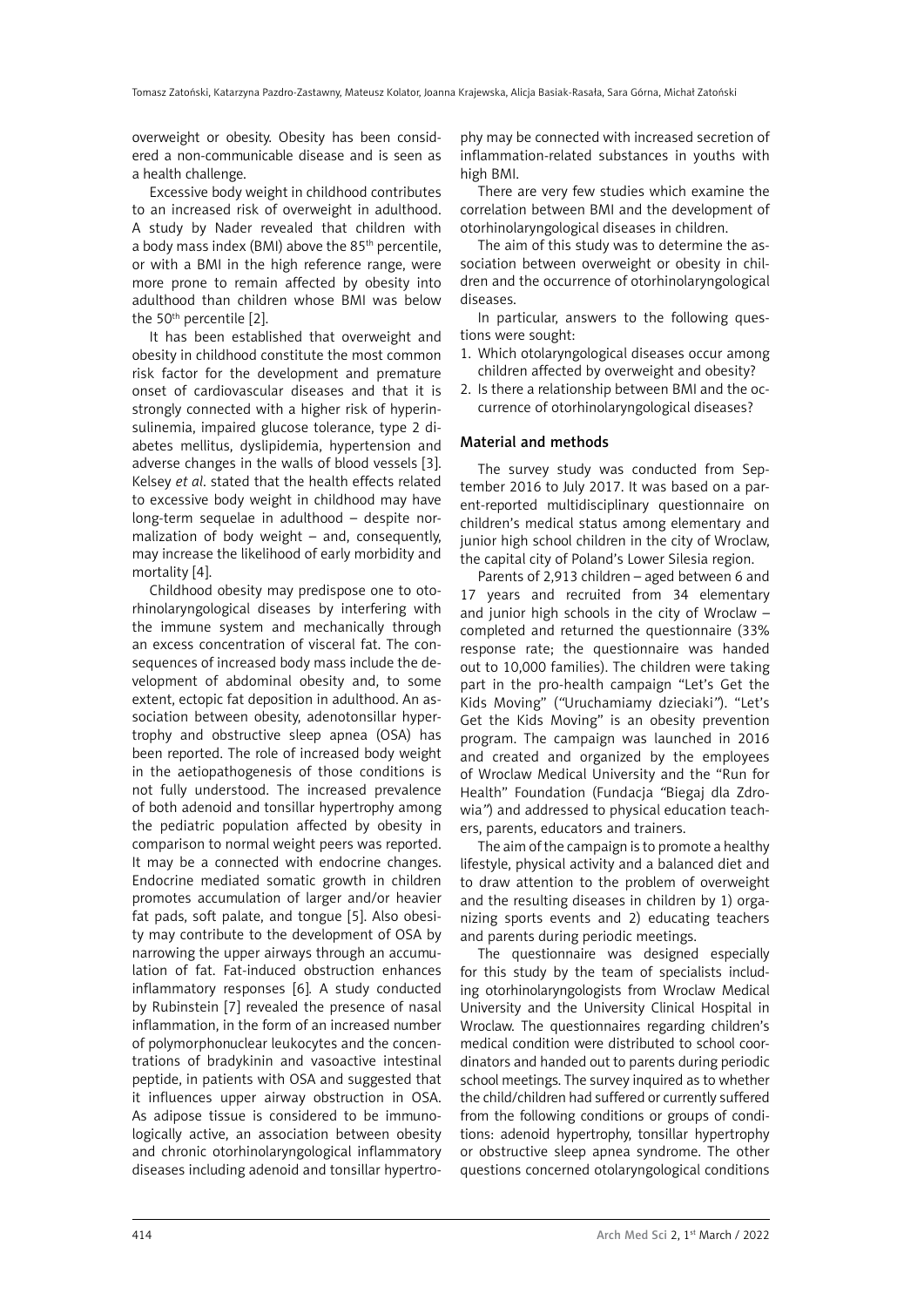(where applicable) and consisted of: adenoidectomy and/or tonsillectomy and the presence of complications after such operation(s).

Body mass index was calculated from self-reported weight and height measurements of the participants. The BMI was calculated by dividing the body mass in kilograms by the square of the body height in meters. Overweight and obesity were determined on the basis of the percentile categories according to current reference charts for Polish children correlated by body weight and height [8, 9]. The participants were divided into five groups according to current reference charts for Polish children correlated by body weight and height: 1) underweight; 2) slim; 3) normal body weight; 4) overweight; and 5) affected by obesity.

Permission for the subjects to participate in the study described in this manuscript was approved and granted by the Local Ethics Committee of the Medical University in Wroclaw, Poland (KB – 738/2018). All participants took part in the study voluntarily and were able to discontinue their participation at any time without repercussion. The participants and their legal guardians were informed of the nature of the study and in each case they formally expressed their consent to the study. This study was performed in accordance with the ethical standards laid down in the 1964 Declaration of Helsinki and its later amendments.

# Statistical analysis

Statistical analysis was performed using the Statistica v.13 software package (StatSoft Inc., Tulsa, OK. USA). All quantitative parameters (BMI, frequency of consumption of specific products and activities) in all subgroups were examined for normality of distribution using the Kolmogorov-Smirnov test or Shapiro-Wilks test, if the numbers in the subgroups were less than 50, at the threshold level of significance  $p \lt 0.05$ . Quantitative characteristics of the study group are shown in tables as means (M) and standard deviations (SD), and nominal characteristics are shown as numbers (*n*) and percentages (%). The significance of differences in the quantitative parameters in two groups of children (e.g. differing in otitis media with middle hypertrophy or hypertrophy of the third tonsil) was verified by the Mann-Whitney *U* test. Hypotheses on the independence of nominal and ordinal characteristics were verified using Pearson's  $\chi^2$  test. For all tests, a significance threshold of *p* < 0.05 was used.

## Results

The survey study was conducted among 2,913 children (1,418 girls and 1,495 boys). The majority of the surveys were completed by mothers: 2,407 surveys in total (82.6%). 456 surveys were filled in by fathers (15.7%) and 50 (1.7%) by another guardian. A sociodemographic analysis of the study participants in terms of BMI categorization is presented in Table I.

# Adenoid hypertrophy

A statistically significant correlation was observed between the assessment of the children's BMI and the occurrence of adenoid hypertrophy (Figure 1). Adenoid hypertrophy was more common in children affected by overweight and obesity (*p* < 0.05).

A statistically significant correlation was present between BMI values in the groups and the presence of adenoid hypertrophy (Figure 2, *p* < 0.01). The children with adenoid hypertrophy had higher BMI than the children without adenoid hypertrophy (18.4 vs. 17.9 kg/m<sup>2</sup>;  $p = 0.002$ ).

## Adenoidectomy/tonsillectomy/tonsillotomy

There was a statistically significant correlation between BMI and the incidence of adenoidectomy and tonsillectomy (Figure 3,  $p < 0.001$ ; Figure 4, *p* < 0.001). Adenoidectomy and tonsillectomy had been performed significantly more often among the children affected by overweight and obesity (*p* < 0.001, *p* < 0.05, respectively).

# Obturative sleep apnea

The values for the children's otorhinolaryngological status concerning obstructive sleep apnea syndrome (OSA/OSAS) and adenoid hypertrophy are shown in Tables II and III.

There was no statistically significant association between BMI and the prevalence of obturative sleep apnea ( $p > 0.05$ ).

There was a statistically significant association between BMI and the prevalence of adenoid hypertrophy (*p* < 0.01). In slim children, adenoid hypertrophy occurred significantly less often than in children with normal body weight (21.8% vs. 26.7%; *p* = 0.026), in overweight children (21.8% vs. 30.9%;  $p = 0.004$ ) and in children affected by obesity (21.8% vs. 35.7%; *p* = 0.002).

# Discussion

Childhood overweight and obesity have become a global problem in the past three decades. Cultural and socio-economic changes, increased urbanization, advanced computerization and technological progress have contributed to the increased prevalence of obesity and overweight. In developed countries, nourishment is more accessible and affordable, hard physical work that in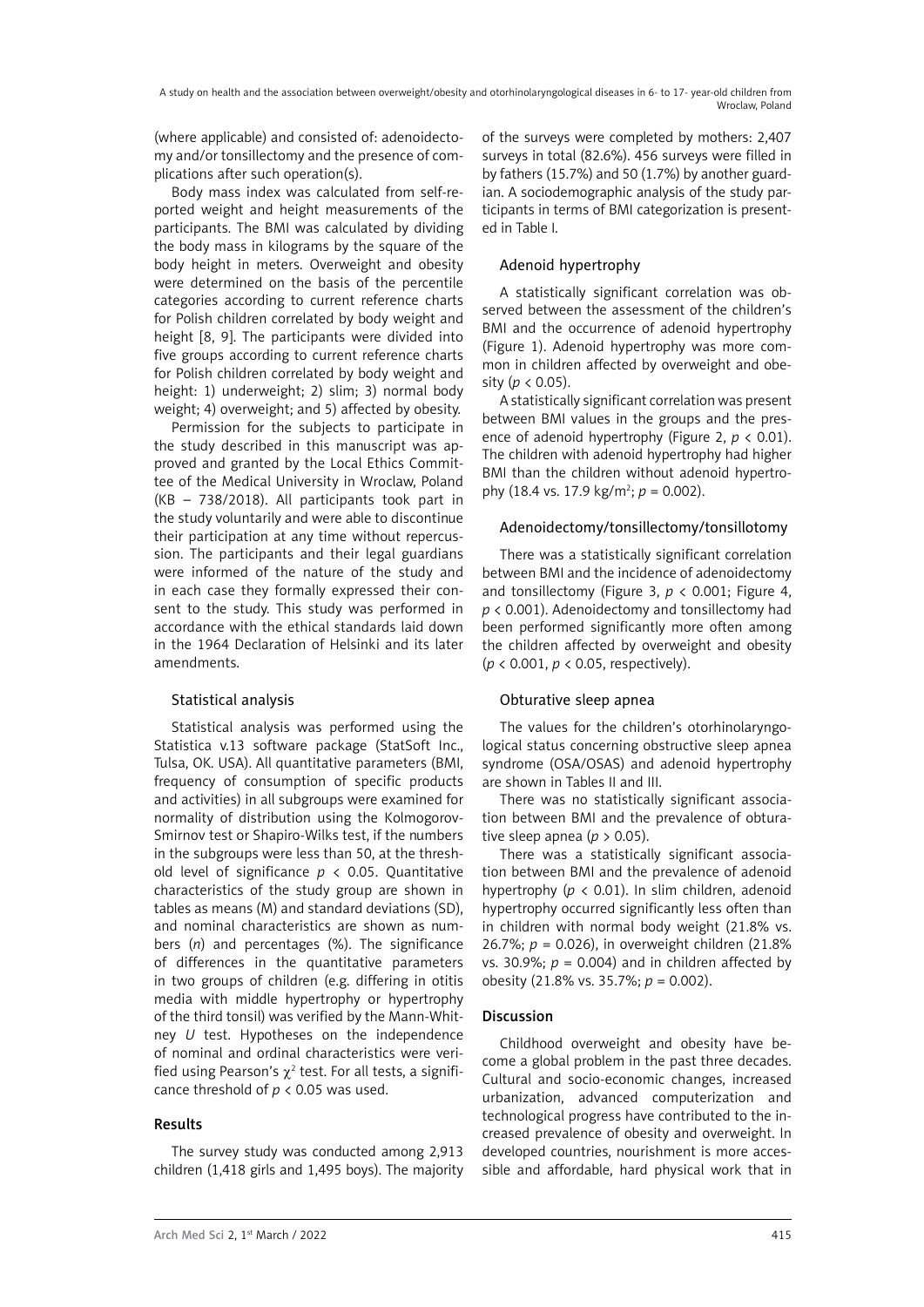| Characteristic                            | Total         |                  |         |                        |                 |       |                | <b>BMI</b> categorization     |                       |               |                  |                                | P-value |
|-------------------------------------------|---------------|------------------|---------|------------------------|-----------------|-------|----------------|-------------------------------|-----------------------|---------------|------------------|--------------------------------|---------|
|                                           | $N = 2,913$   |                  |         | Underweight, $n = 262$ | $Slim, n = 523$ |       |                | Normal body mass, $n = 1,694$ | Overweight, $n = 320$ |               |                  | Affected by obesity, $n = 114$ |         |
|                                           | z             | ಸ                | z       | ಸ                      | z               | ಸ     | z              | ಸ                             | z                     | ಸ             | z                | ಸಿ                             |         |
| Sex:                                      |               |                  |         |                        |                 |       |                |                               |                       |               |                  |                                |         |
| Females                                   | 1,418         | 48.7             | 130     | 49.6                   | 231             | 44.2  | 828            | 48.9                          | 164                   | 51.3          | 65               | 57.0                           | 0.078   |
| Males                                     | 1,495         | 51.3             | 132     | 50.4                   | 292             | 55.8  | 866            | 51.1                          | 156                   | 48.8          | 49               | 43.0                           |         |
| Filled in by:                             |               |                  |         |                        |                 |       |                |                               |                       |               |                  |                                |         |
| Mother                                    | 2,407         | 82.6             | 209     | 79.8                   | 448             | 85.7  | 1,387          | 81.9                          | 268                   | 83.8          | 95               | 83.3                           | 0.020   |
| Father                                    | 456           | 15.7             | 52      | 19.8                   | 69              | 13.2  | 278            | 16.4                          | $\frac{1}{4}$         | 12.8          | $\frac{8}{1}$    | 14.0                           |         |
| Guardian                                  | 50            | 1.7              |         | 0.4                    | O               | $\Xi$ | 29             | 1.7                           | $\Xi$                 | 3.4           | 3                | 2.6                            |         |
| Place of residence:                       |               |                  |         |                        |                 |       |                |                               |                       |               |                  |                                |         |
| Rural area                                | 201           | 6.9              | 15      | 5.7                    | 47              | 0.6   | 112            | 6.6                           | $\overline{21}$       | 201           | 6.9              | 15                             | 0.507   |
| Small city: < 20,000 citizens             | $\frac{6}{2}$ | $\ddot{0}$       | $\sim$  | $0.\overline{8}$       |                 | 0.2   | $\overline{a}$ | $\frac{6}{10}$                | $\sim$                | $\frac{8}{1}$ | 0.5              | $\sim$                         |         |
| Average city: 20,000-<br>100,000 citizens | $\infty$      | $\frac{3}{2}$    | 0       | 0.0                    |                 | 0.2   |                | 0.4                           | 0                     | $\infty$      | $0.\overline{3}$ | ○                              |         |
| Big city: > 100,000 citizens              | 4             | $\overline{0}$ : | $\circ$ | $\overline{0}$ .       |                 | 0.2   | $\sim$         | $\overline{C}$                | $\circ$               | 4             | $\overline{0}$ : | $\circ$                        |         |
| Wroclaw                                   | 2,684         | 92.1             | 245     | 93.5                   | 473             | 90.4  | 1,563          | 92.3                          | 297                   | 2,684         | 92.1             | 245                            |         |
|                                           |               |                  |         |                        |                 |       |                |                               |                       |               |                  |                                |         |

Table I. Sociodemographic analysis of the 2,913 participants in terms of body mass index (BMI) categorization

many cases involved human labor is constantly being replaced by ma chines, and car ownership has in creased along with labor-saving de vices and techniques. In a study by Sidell *et al.* [10], approximately 95% of children were affected by obesity, representing 22.2% of the U.S. pop ulation between the ages of 6 and 17 years.

The prevalence of overweight and obesity in Polish children, according to a WHO report, was approximately 22%. A radical improvement in so cioeconomic conditions in Poland has promoted a higher prevalence of excess weight in childhood in re cent years [3, 11]. The internation al OLAF Study by Kułaga *et al*. [8] showed that almost 20% of Polish children are affected by overweight or obesity and that 30% had waist circumference measurements above the international cardiovascular risk threshold. The study also revealed that the distributions of height, weight and BMI in children and ado lescents differed from those of chil dren in the international growth reference charts. In a study by Czyż *et al.*, the prevalence of overweight and obesity was 13.1% and 4.06%, respectively [12].

In our study, overweight was present in 11% of the children (51.3% of girls and 48.8% of boys), while obesity was reported in 4% of them (57% of girls and 43% of boys).

According to Kułaga *et al*. the prevalence of excessive body weight in Polish children and adolescents was medium to high in comparison to the other European countries. In a nationwide survey study, con ducted in Poland in 2007–2009 and covering a population of elementary and high school pupils (17 427 chil dren), the prevalence of overweight and obesity was determined using three childhood obesity definitions: the Centers for Disease Control and Prevention (CDC), the Internation al Obesity Task Force (IOTF), and the WHO. Overweight or obesity was present in the range 14.6–19.4% of boys and 10.3–13.0% of girls aged 13–18 years, including obesi ty in older children (13–18 years) in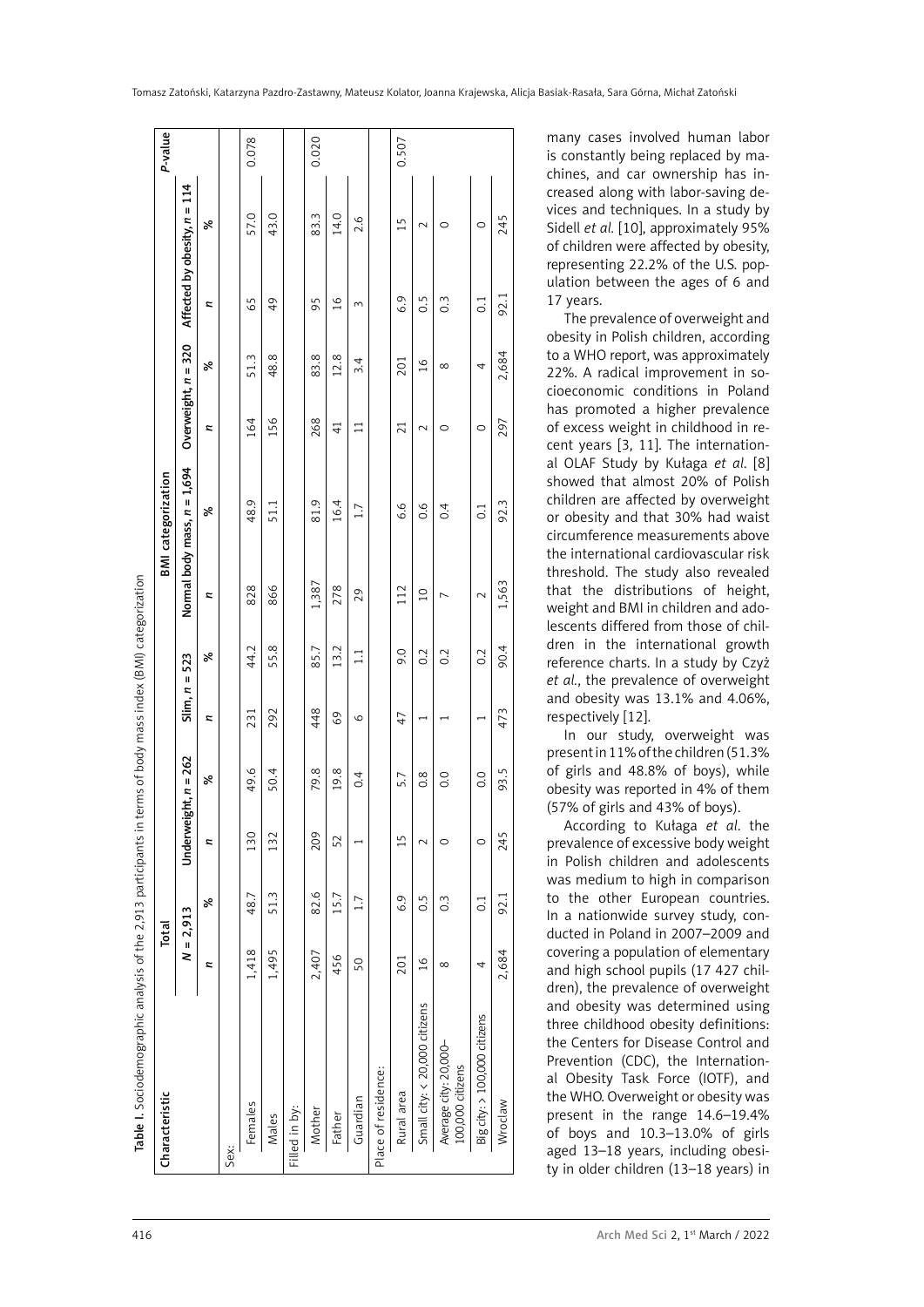A study on health and the association between overweight/obesity and otorhinolaryngological diseases in 6- to 17- year-old children from Wroclaw, Poland



the range 3.4–5.0% of boys, and 2.0–2.6% of girls. The prevalence of obesity in younger children aged 7–12 years was in the range 5.5–13.1% of boys and 3.6–6.4% of girls [13]. Research conducted by Wozniacka among a group of 3405 Polish children aged 5–14 in 2009–2010 estimated body weight according to different BMI cut-offs: IOTF, CDC and the Polish 2010 standard. The study showed that overweight occurred in 15%, 11.3% and 9.5% (IOTF, CDC, Polish 2010, respectively) of boys and 15.5%, 11.6% and 9.9% of girls. 3.3%, 6.1% and 3.3% of boys (IOTF, CDC, Polish 2010, respectively) and 3.4%, 6.3% and 5.7% of girls were affected by obesity. The study estimated the prevalence of obesity and overweight according to the protocol of the European Childhood Obesity Group [14]. Similar results were obtained by Tomaszewski *et al*. In a study conducted on a pupils from primary schools in Warsaw, Poland (367 girls and 424 boys aged 6.5–10.5 years) and based on BMI 15% of all participants were classified as overweight, and

 $\chi^2$  test:  $\chi^2$  = 13.1, df = 4, p = 0.011



Figure 2. Prevalence of adenoid hypertrophy according to body mass index (0 – underweight, 1 – slim, 2 – normal body weight, 3 – overweight, 4 – affected by obesity) (Mann-Whitney *U* test). *U* Mann-Whithey test; *Z* = 3.072, *p* = 0.002

approximately 4% of girls and 6% of boys aged 7–10 were obese [15].

In another study, the body weight, height and BMI of 70,329 children aged between 6 and 13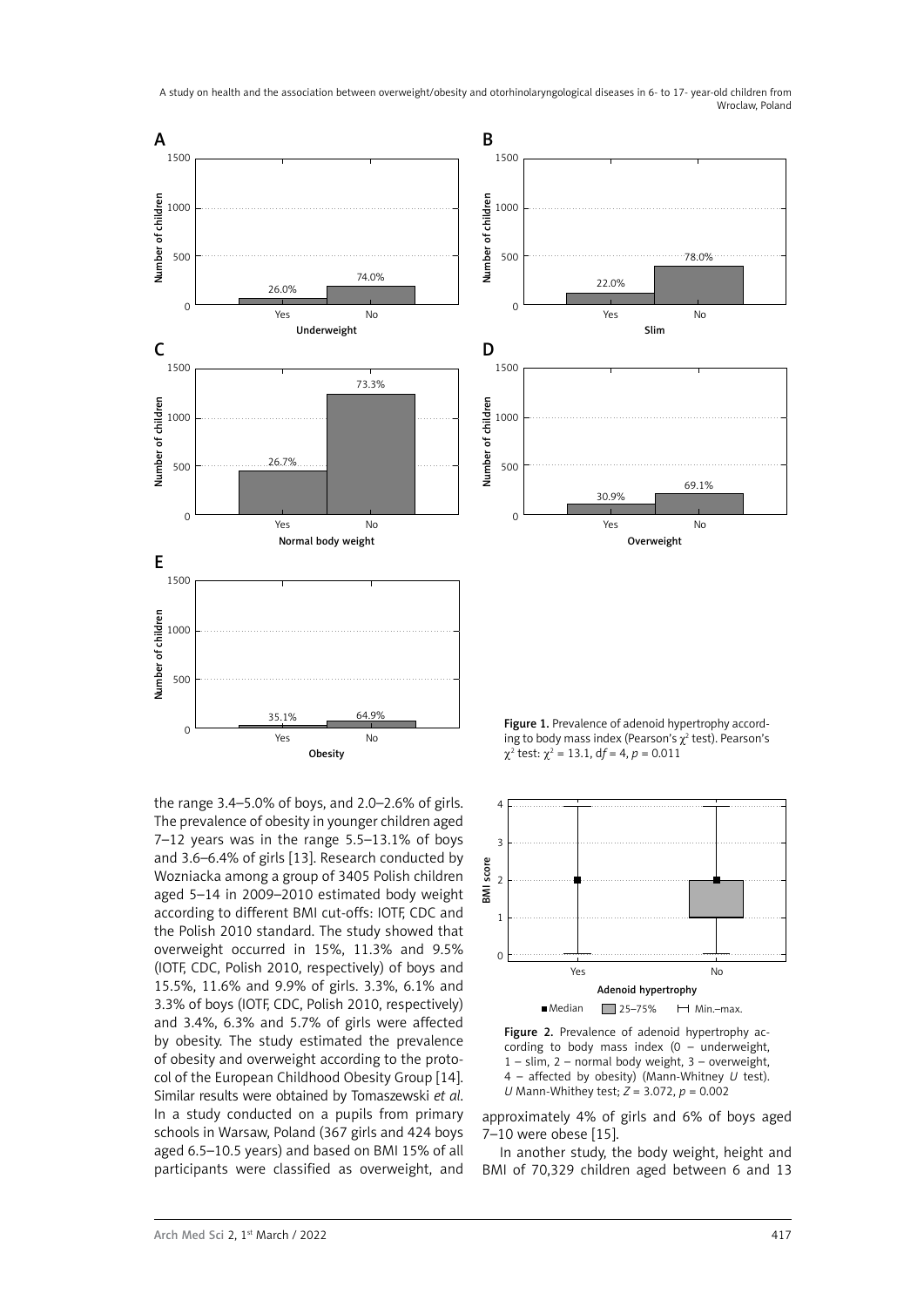

years were studied during annual child health measurements in Gdańsk schools between 1992 and 2012. Brzeziński *et al*. [16] did not identify any trend in increasing prevalence of overweight or obesity among the children studied. However, an age-related increase in the prevalence of excess body weight among 6-, 7-, and 12-year-old children born between 1993 and 1997 was noted. The prevalence of excess body weight was higher in girls than in boys from all age categories, except 12- and 13-year-old children, in whom no gender-specific differences were documented.

In a study by Daar *et al*. [17], children affected by obesity aged between 3 and 18 years had a higher prevalence of adenotonsillar hypertrophy compared to normal-weight peers. This could be connected with endocrine-mediated somatic growth [17].

In another study [18], it was revealed that children with adenoid and tonsil hypertrophy had lower high-density lipoprotein cholesterol (HDL-C) than normal children. The authors state that HDL-C may be a sensitive indicator of serum lipid changes in sleep-disordered breathing (SDB) children, as the HDL-C concentration was lower in children with more enlarged adenoids and tonsils.

Children affected by obesity have an increased risk of obesity-associated comorbidities, including obstructive sleep apnea (OSA), compared to their normal-weight counterparts. Adenotonsillar hypertrophy and, consequently, the development of airway obstruction is a significant cause of OSA in children affected by obesity and those not affected by obesity. OSA is a breathing disorder during sleep which is characterized by the repetitive collapse of the upper respiratory tract. In the United States, the prevalence of this condition is estimated to be 3–7% in men and 2–5% in women [19]. Among patients with a BMI greater than 28, OSA was reported in 41% of subjects [20]. Wang *et al*. [21] compared palatine tonsil size (volume, weight, width, height and thickness) in two groups of children with SDB, those affected by obesity and those not affected by obesity.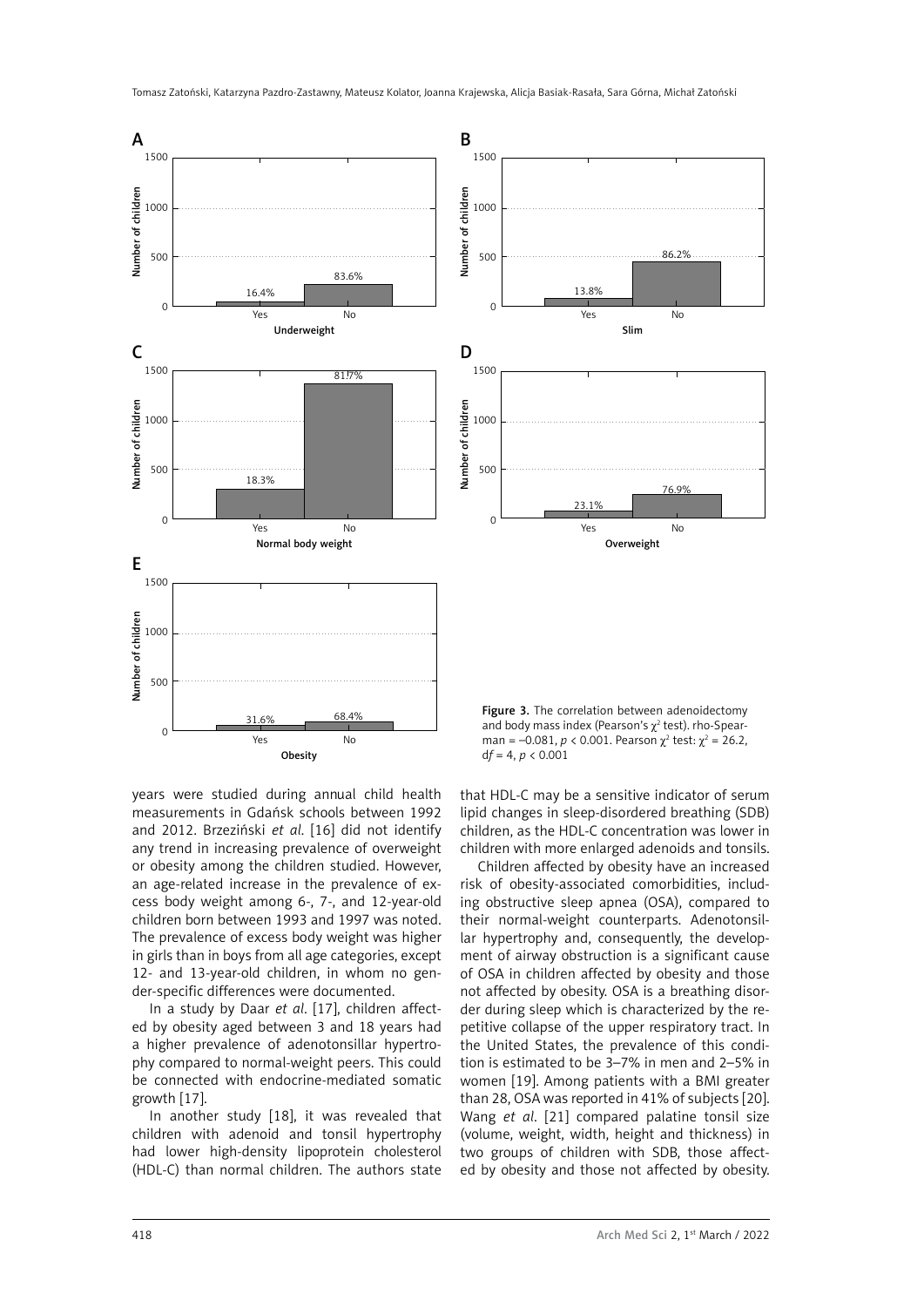A study on health and the association between overweight/obesity and otorhinolaryngological diseases in 6- to 17- year-old children from Wroclaw, Poland



Table II. Answers to the question, "Does the child suffer from obstructive sleep apnea/sleep apnea syndrome?" in groups of children categorized by body mass index (BMI)

| Response  | Total       |      |     |                           |     |                    | <b>BMI</b> categorization |                               |           |            |     |                                   | P-value |
|-----------|-------------|------|-----|---------------------------|-----|--------------------|---------------------------|-------------------------------|-----------|------------|-----|-----------------------------------|---------|
|           | $N = 2,764$ |      |     | Underweight,<br>$n = 250$ |     | Slim,<br>$n = 499$ |                           | Normal weight,<br>$n = 1,604$ | $n = 308$ | Overweight |     | Affected by<br>obesity, $n = 103$ |         |
|           | n           | %    | n   | %                         | n   | %                  | n                         | %                             | n         | ℅          | n   | %                                 |         |
| No(0)     | 2.697       | 97.6 | 242 | 96.8                      | 483 | 96.8               | 1.572                     | 98.0                          | 299       | 97.1       | 101 | 98.1                              | 0.463   |
| Yes $(1)$ | 67          | 2.4  | 8   | 3.2                       | 16  | 3.2                | 32                        | 2.0                           | 9         | 2.9        |     | 1.9                               |         |

Table III. Answers to the question, "Has the child ever had adenoid hypertrophy?" in groups of children categorized by body mass index (BMI)

| Response  |             | Total |     |                           |     |                    | <b>BMI</b> categorization     |      |     |                          |    |                                   | $P$ -value |
|-----------|-------------|-------|-----|---------------------------|-----|--------------------|-------------------------------|------|-----|--------------------------|----|-----------------------------------|------------|
|           | $N = 2,874$ |       |     | Underweight,<br>$n = 259$ |     | Slim.<br>$n = 514$ | Normal weight,<br>$n = 1,672$ |      |     | Overweight,<br>$n = 317$ |    | Affected by<br>obesity, $n = 112$ |            |
|           | n           | %     | n   | %                         | n   | %                  | n                             | %    | n   | %                        | n  | %                                 |            |
| No(0)     | 2.110       | 73.4  | 191 | 73.7                      | 402 | 78.2               | 1.226                         | 73.3 | 219 | 69.1                     | 72 | 64.3                              |            |
| Yes $(1)$ | 764         | 26.6  | 68  | 26.3                      | 112 | 21.8               | 446                           | 26.7 | 98  | 30.9                     | 40 | 35.7                              | 0.008      |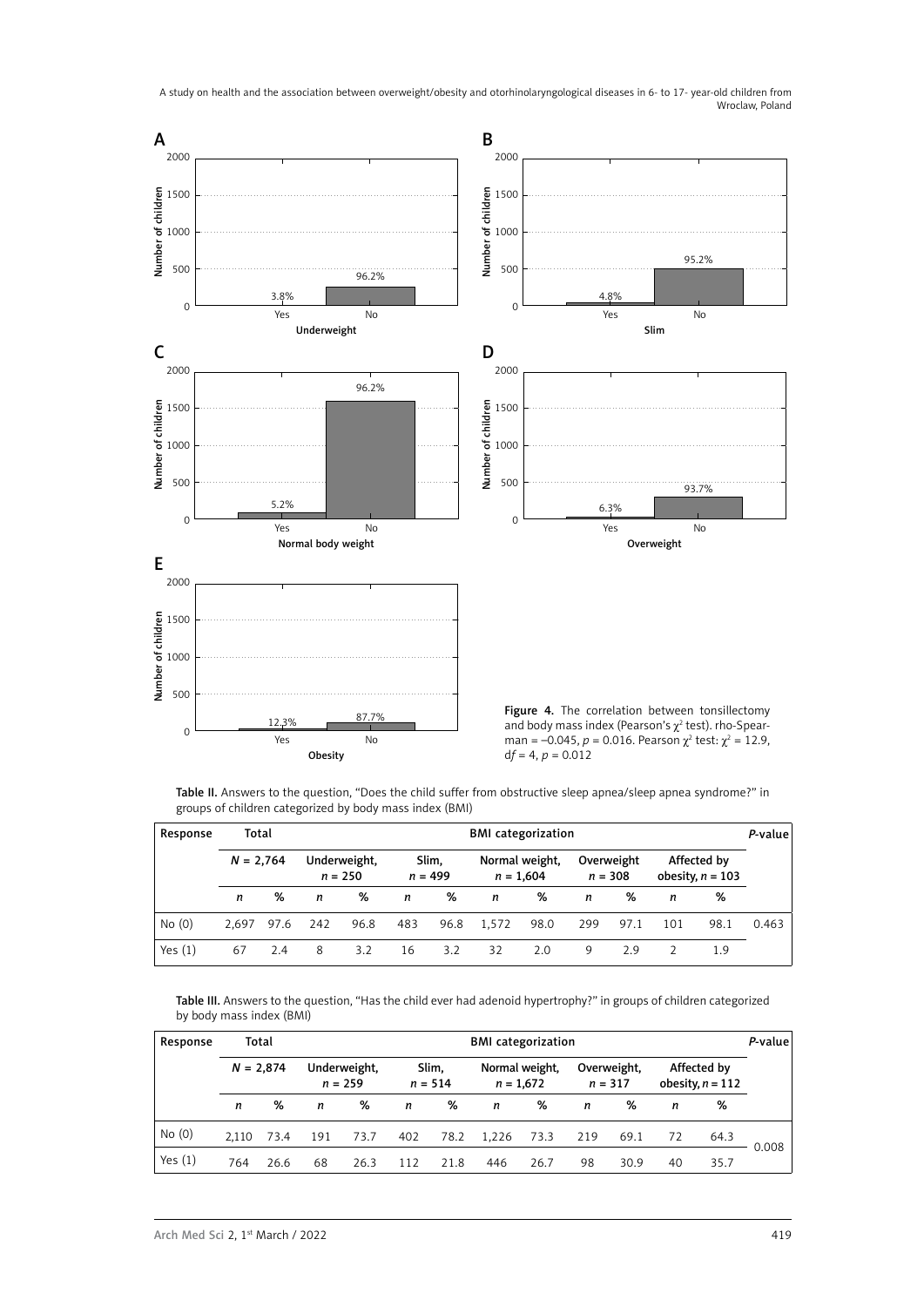The study revealed that in children affected by obesity tonsils were larger than in normal-weight control subjects with SDB. This finding suggests that larger palatine tonsils may have a greater effect on upper airway obstruction in children affected by obesity than in normal-weight children with SDB. In another study, Arens *et al*. [22] studied lymphoid tissues in children affected by obesity with obstructive sleep apnea syndrome (OSAS) versus controls affected by obesity. Patients with OSAS had larger adenoid, tonsils and retropharyngeal nodes. The authors revealed that BMI did not correlate with the size of lymphoid tissues. However, children affected by obesity with OSAS demonstrated larger parapharyngeal fat pads and abdominal visceral fat compared to normal-weight peers.

The volume of upper airway tissue structures in OSAS patients is enlarged and is involved in the development of sleep apnea along with other factors, such as age, craniofacial size, being male and genetic factors [18]. A higher prevalence of OSAS was observed in children and adults, and a higher incidence of OSAS in children affected by obesity was also reported [5].

Several possible limitations of the study need to be considered. The children's weight and height were self-reported by their parents or legal guardians. Self-reported values are believed to underestimate BMI. In the study we are conducting this year, the children's weight and height will be measured by the nurse. Also, as otorhinolaryngological diseases were also self-reported, there may be issues about the accuracy of the diagnosis.

In conclusion, we strongly believe that the development and introduction of preventive programs like "Let's Get the Kids Moving" in the future will contribute to building a healthier society. The study findings suggest that primal prevention may lead to a decrease in the development of otorhinolaryngological diseases.

Our research indicates that higher body mass correlates with higher prevalence of otorhinolaryngological diseases. Overweight and obesity may be considered as a potential contributor to the development of those conditions. Further studies are needed to establish the etiopathology of this association.

Our further future studies will focus on longitudinal assessments of weight, height, BMI and otorhinolaryngological diseases in order to establish trends and changes in overweight and obesity and the development of non-communicable diseases in the pediatric population of Wroclaw.

#### Conflict of interest

The authors declare no conflict of interest.

References

- 1. WHO. Report of the Commission on Ending Childhood Obesity: implementation plan: executive summary; 2017. Available from: https://www.who.int/end-childhood-obesity/publications/echo-plan-executive-summary/en/
- 2. Nader PR, O'Brien M, Houts R, et al.; National Institute of Child Health and Human Development Early Child Care Research Network. Identifying risk for obesity in early childhood. Pediatrics 2006; 118: e594-601.
- 3. Stańczyk J, Kierzkowska B, Podolec P, et al. Polish forum for prevention guidelines on cardiovascular diseases prevention in children and adolescents. Kardiol Pol 2010; 68: 605-8.
- 4. Kelsey MM, Zaepfel A, Bjornstad P, Nadeau KJ. Age-related consequences of childhood obesity. Gerontology 2014; 60: 222-8.
- 5. Narang I, Mathew JL. Childhood obesity and obstructive sleep apnea. J Nutr Metab 2012; 2012: 134202.
- 6. O'Brien LM, Sitha S, Baur LA, Waters KA. Obesity increases the risk for persisting obstructive sleep apnea after treatment in children. Int J Pediatr Otorhinolaryngol 2006; 70: 1555-60.
- 7. Rubinstein I. Nasal inflammation in patients with obstructive sleep apnea. Laryngoscope 1995; 105: 175-7.
- 8. Kułaga Z, Litwin M, Tkaczyk M, et al. Polish 2010 growth references for school-aged children and adolescents. Eur J Pediatr 2011; 170: 599-609.
- 9. de Onis M, Onyango AW, Borghi E, Siyam A, Nishida C, Siekmann J. Development of a WHO growth reference for school-aged children and adolescents. Bull World Health Organ 2007; 85: 660-7.
- 10. Sidell D, Shapiro NL, Bhattacharyya N. Obesity and the risk of chronic rhinosinusitis, allergic rhinitis, and acute otitis media in school-age children. Laryngoscope 2013; 123: 2360-3.
- 11. Niemirska A, Litwin M, Grenda R. Obesity and arterial hypertension – an emerging pediatric problem. Pediatr Pol 2004; 79: 343-50.
- 12. Czyż SH, Toriola AL, Starościak W, Lewandowski M, Paul Y, Oyeyemi AL. Physical fitness, physical activity, sedentary behavior, or diet-what are the correlates of obesity in polish school children? Int J Environ Res Public Health 2017; 14: 664.
- 13. Kułaga Z, Grajda A, Gurzkowska B, Wojtyło M, Góźdź M, Litwin M. The prevalence of overweight and obesity among Polish school-aged children and adolescents. Przegl Epidemiol 2016; 70: 641-51.
- 14. Woźniacka R, Bac A, Kowal M, Matusik S. Differences in the prevalence of overweight and obesity in 5- to 14-year-old children in Kraków, Poland, using three national BMI cut-offs. J Biosoc Sci 2018; 50: 365-79.
- 15. Tomaszewski P, Żmijewski P, Milde K, Sienkiewicz-Dianzenza E. Weight-height relationships and central obesity in 7-year-old to 10-year-old Polish urban children: a comparison of different BMI and WHtR standards. J Physiol Anthropol 2015; 34: 34.
- 16. Brzeziński M, Jankowski M, Jankowska A, Niedzielska A, Kamińska B. Is there a rapid increase in prevalence of obesity in Polish children? An 18-year prospective observational study in Gdansk, Poland. Arch Med Sci 2018; 14: 22-9.
- 17. Daar G, Sarı K, Gencer ZK, Ede H, Aydın R, Saydam L. The relation between childhood obesity and adenotonsillar hypertrophy. Eur Arch Otorhinolaryngol 2016; 273: 505-9.